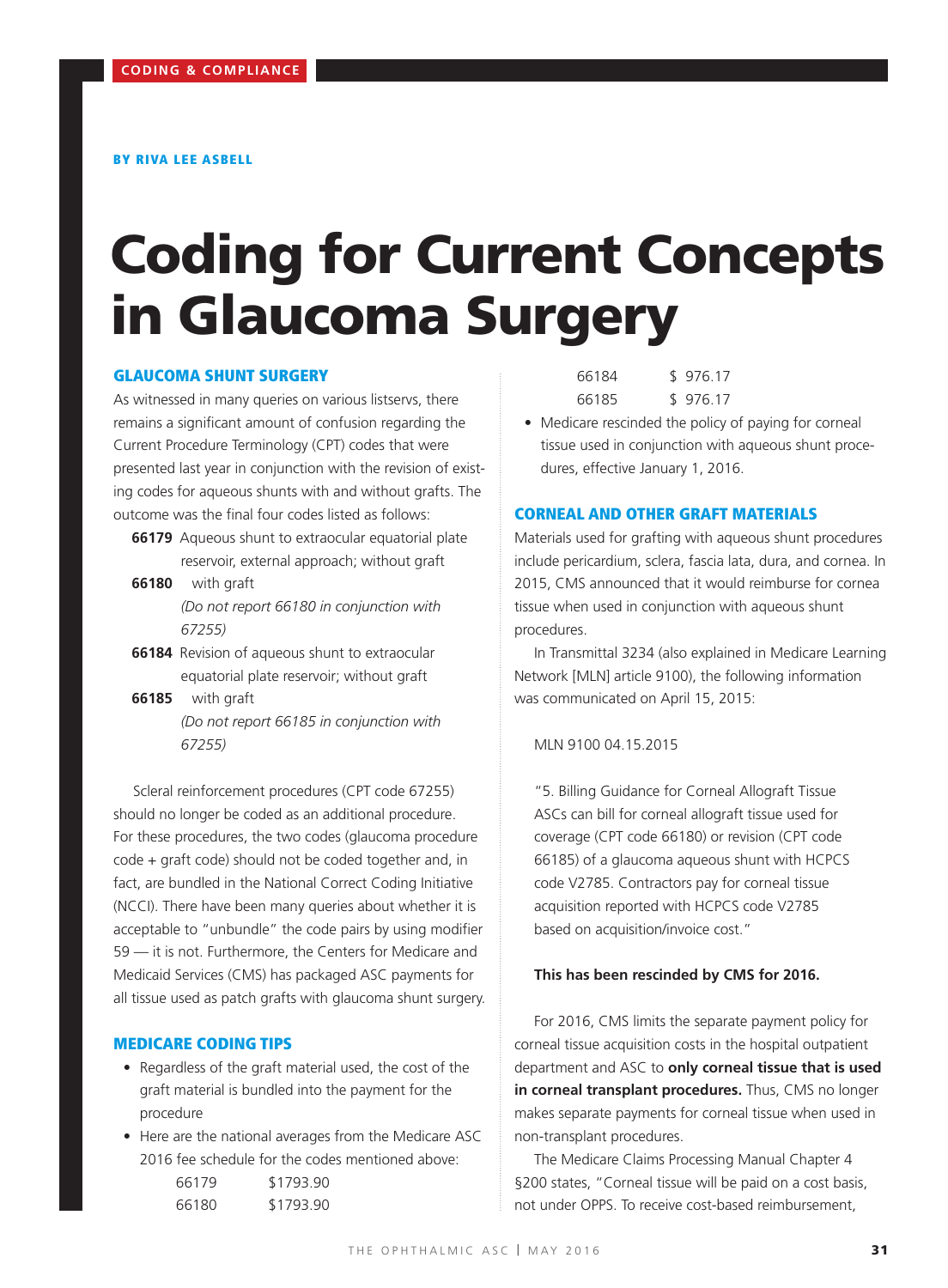hospitals [or ASCs] must bill charges for corneal tissue using HCPCS code V2785." The invoice to the facility from the Eye Bank will reflect the handling charges for harvesting corneal tissue as well as any additional processing of the tissue to prepare the endothelial graft.

#### MIGS – SURGICAL AND REIMBURSEMENT ISSUES

MIGS is the acronym for either minimally invasive or micro invasive glaucoma surgery. The concept implies that the surgery is minimally traumatic to ocular tissue and is coupled with utilization of smaller devices that work by channeling or facilitating aqueous outflow to what may be considered another anatomic site; for example Schlemm's canal, suprachoroidal space, or subconjunctival space. The discussions in this review are limited to those procedures that use microstent implantation.

**ASC Medicare Coverage Determinations.** In various publications CMS has stated this most basic precept:

*"The fact that a drug, device, procedure, or service is assigned a HCPCS code and a payment rate under the ASC payment system does not imply coverage by the Medicare program, but indicates only how the product, procedure, or service may be paid if covered by the program. Your MAC determines whether a drug, device, procedure, or other service meets all program requirements for coverage; for example, that it is reasonable and necessary to treat the beneficiary's condition and whether it is excluded from payment."* 

The importance of this lies in that a procedure may have a code, may or may not have FDA approval for a particular usage, and still can be determined to be payable or nonpayable in the ASC by the Medicare Administrative Contractor (MAC). For example, CPT code 0191T used for iStent is a Category III code, has FDA approval for a certain usage. However, the use of an additional stent is packaged in the ASC reimbusement. (**See next section and Table 1 for more information.**)

**Off-label Usage.** The ASC should make sure that all of the compliance requirements for physicians are in order before scheduling an off-label procedure. Currently, this applies to multiple iStents (not the same as iStent Inject) when a second stent is implanted at the same session. It

behooves the ASC to ascertain the following are in order:

- An addendum to the iStent informed consent form if you use the one OMIC (Ophthalmic Mutual Insurance Company) provides, or any other that specifies the use of multiple stents at the same session;
- A separate informed consent for using the second device as off label if the primary device has FDA approval;
- A written confirmation informing the patient of financial responsibilities for the procedure/device and having a signed Advanced Beneficiary Notice when applicable.

### CPT CODES FOR MIGS IMPLANTED DEVICES

See Table 1 for an overview of MIGS implanted devices. Note that coding a new procedure sometimes qualifies for using an already existing CPT code. However, any device must have FDA approval in order for the procedure to be billed to Medicare.

The current Category III codes are:

- **0191T** Insertion of anterior segment aqueous drainage device, without extraocular reservoir, internal approach, into the trabecular meshwork; initial insertion
- **+0376T** each additional device insertion (List separately in addition to code for primary procedure) (Use 0376T in conjunction with 0191T)
- **0253T** Insertion of anterior segment aqueous drainage device, without extraocular reservoir, internal approach, into the suprachoroidal space

The following are temporary codes that were issued during the February 2016 meeting of the CPT Editorial Panel and have yet to be finalized:

*"Accepted addition of Category III codes 0X46T, 0X47T for an aqueous drainage device for the subconjunctival space to lower intraocular pressure." It is best to verify the final codes online at the AMA website before using them (ama-assn.org).*

## **0X46T Code to be finalized 0X47T Code to be finalized**

Category III code 0191T should be used for coding those devices, such as iStent, wherein the stent is inserted into Schlemm's canal, bypasses the trabecular meshwork and channels the aqueous from the anterior chamber into



TO READ MORE ABOUT THE STATUS OF PERFORMING GLAUCOMA PROCEDURES IN THE ASC, SEE DIMINISHING RETURNS ON PAGE 12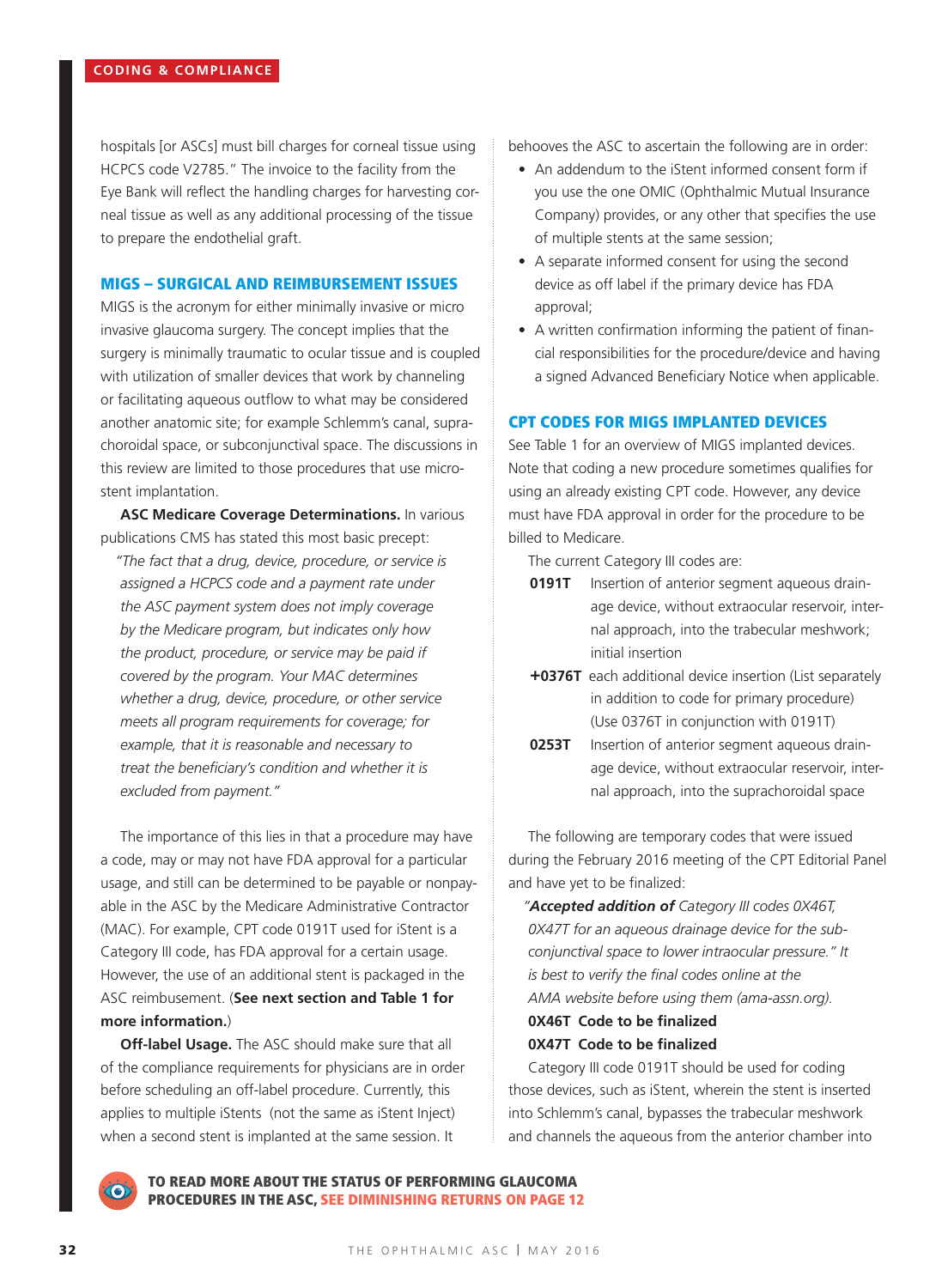# TABLE 1 A SNAPSHOT OF THE CURRENT STATUS OF MIGS IMPLANTED DEVICES\*

| <b>BRAND NAME</b>                                   | <b>MANUFACTURER</b>                                                | <b>MECHANISM OF</b><br><b>ACTION</b>                                                                                                                                                                                              | <b>CPT CODE</b>                                                                                                        | <b>FDA</b><br><b>APPROVALS**</b> | <b>COMMENTS</b>                                                                                                                                                                                                                        |
|-----------------------------------------------------|--------------------------------------------------------------------|-----------------------------------------------------------------------------------------------------------------------------------------------------------------------------------------------------------------------------------|------------------------------------------------------------------------------------------------------------------------|----------------------------------|----------------------------------------------------------------------------------------------------------------------------------------------------------------------------------------------------------------------------------------|
| <b>CyPass</b><br><b>Micro-Stent</b>                 | <b>Transcend Medical</b><br>(Purchased by Alcon,<br>February 2016) | Shunts aqueous from the<br>anterior chamber to the<br>suprachoroidal space.                                                                                                                                                       | 0253T <sup>1</sup>                                                                                                     | No                               | Requires performance in<br>conjunction with cataract<br>extraction.<br>$\rightarrow$ For use with mild to moderate<br>glaucoma.<br>$\rightarrow$ Current treatment with ocular<br>hypotensive medication.                              |
| <b>Hydrus</b><br><b>Microstent</b>                  | <b>Ivantis</b>                                                     | Implanted within<br>Schlemm's Canal to<br>facilitate aqueous outflow<br>by stretching the wall<br>and scaffolding the canal,<br>potentially allowing for a<br>larger area of flow within<br>the aqueous outflow<br>distal system. | No code at<br>this time                                                                                                | No                               | Requires performance in<br>conjunction with cataract<br>extraction.<br>$\rightarrow$ For use with mild to moderate<br>glaucoma.<br>$\rightarrow$ Current treatment with ocular<br>hypotensive medication.                              |
| <b>InnFocus</b><br><b>Microshunt</b>                | <b>InnFocus</b>                                                    | Shunts fluid from<br>anterior chamber to<br>subconjunctival space<br>under a subconjunctival-<br>subTenon's flap.                                                                                                                 | 661832                                                                                                                 | <b>No</b>                        | > Can be performed in<br>conjunction with or without<br>cataract surgery.<br>A minimally invasive stand-<br>alone procedure for mild,<br>moderate, and severe stages of<br>open angle glaucoma patients.                               |
| <b>iStent</b>                                       | Glaukos                                                            | Stent creates bypass of<br>aqueous through the<br>trabecular meshwork<br>from the anterior<br>chamber into the Canal of<br>Schlemm.                                                                                               | 0191T <sup>3</sup>                                                                                                     | Yes                              | Requires performance in<br>conjunction with cataract<br>extraction.<br>$\rightarrow$ For use with mild to moderate<br>glaucoma.<br>$\rightarrow$ Current treatment with ocular<br>hypotensive medication.                              |
| iStent Supra<br><b>Micro-Bypass</b><br><b>Stent</b> | Glaukos                                                            | Shunts aqueous into the<br>suprachoroidal space<br>to facilitate aqueous<br>outflow.                                                                                                                                              | $0253T^{1,3}$                                                                                                          | No                               | $\rightarrow$ Can be performed in<br>conjunction with or without<br>cataract surgery.<br>$\rightarrow$ For use with mild to moderate<br>glaucoma.                                                                                      |
| iStent Inject                                       | Glaukos                                                            | Two stents are implanted<br>sequentially using an<br>injector into the Canal of<br>Schlemm.                                                                                                                                       | 0191T <sup>3</sup><br>$+0376T$                                                                                         | No                               | >Can be performed in<br>conjunction with or without<br>cataract surgery.<br>$\rightarrow$ For use with mild to moderate<br>glaucoma.                                                                                                   |
| <b>XEN Gel Stent</b>                                | Aquesys<br>(Purchased<br>by Allergan)                              | Shunts aqueous from<br>the anterior chamber to<br>subconjunctival space<br>creating an ab interno<br>bleb that becomes, over<br>time, a low-lying drainage<br>area.                                                               | Approved<br>for Category<br>III codes<br>February<br>2016 CPT<br>meeting.<br>Final codes<br>pending.<br>0X46T<br>0X47T | No                               | $\rightarrow$ Can be performed in<br>conjunction with or without<br>cataract surgery.<br>$\rightarrow$ For use with mild to moderate<br>and severe glaucoma.<br>$\rightarrow$ For use when medical and<br>surgical therapy has failed. |

\*\* Data as of April 2016

\*\* Procedures cannot be billed until clinical trials are complete and device receives FDA approval

1 Code suggested on basis of procedure description matching CPT code

2 Code(s) suggested by company

<sup>3</sup>Code is paid for ASC and Physician services by Medicare on a national basis